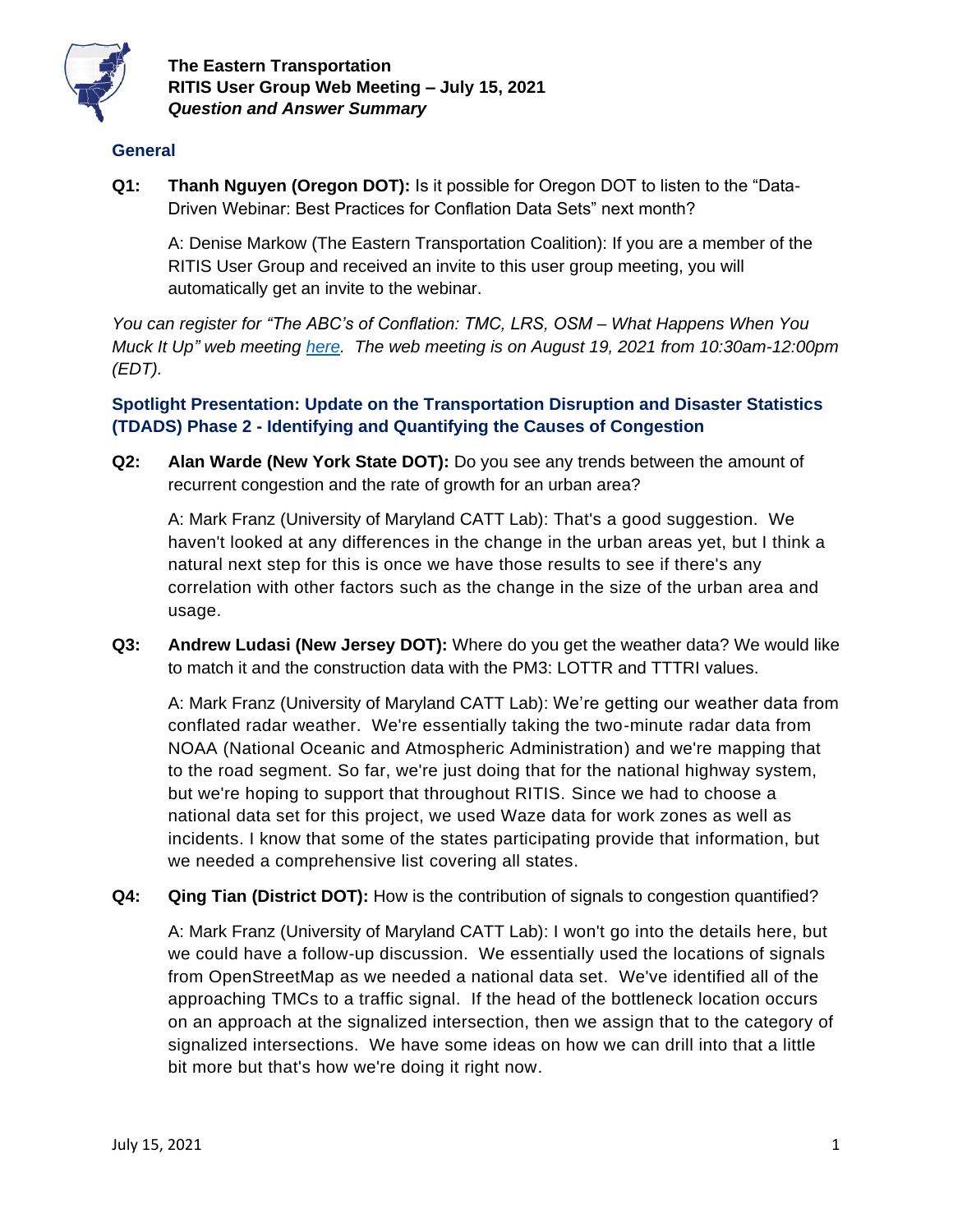

**Note: Russell Holt (Rhode Island DOT**): Great to see the early analyses/breakdowns, especially the in-state county comparisons. This is what has always been desired/missing since the "U.S. pie chart" was first issued years ago.

A: Mark Franz (University of Maryland CATT Lab): We're glad to hear that, Russell. That's one of the objectives; to allow people to drill down to their specific area of interest and do some comparisons. We appreciate the comment.

**Q5: Ross Buchan (Kittelson & Associates):** What is the approximate time frame for the deep-dive tool? Are there plans to incorporate state-specific data sets in the future?

A; Michael Pack (University of Maryland CATT Lab): Matt Glasser will address the deepdive tool. Regarding using state-specific data sets, this is something that we are working on for the future - including options for using multiple sources:  $Waze + ATMS + CAD$ , etc.

**Q6: Matthew Glasser (Georgia DOT):** Who did you say sponsored this research?

A: Mark Franz (University of Maryland CATT Lab): Bureau of Transportation Statistics (BTS) is the sponsor.

**Q7: Raymond Jackson (MWVCOG):** What export options will be available for the Cause of Congestion graphs? Can these be tied to the templates that are being developed for regular reporting?

A: Mark Franz (University of Maryland CATT Lab): Right now, there are no direct exports other than screenshots. I will make note of this request to see if we can add a download feature to this or future versions of the tool.

# **Spotlight Presentation: Ranking Signalized Intersections Statewide in Georgia using RITIS**

**Q8: James Li (MWCOG):** Did you use the "leading" TMC of the bottleneck only? Or are all TMCs included in a bottleneck segment?

A: Landon Perry (Georgia DOT): We put all the TMCs in a bottleneck segment.

**Q9: Nathan Webster (North Carolina DOT):** Did you use sub-segment TMC granularity of the INRIX data?

A: Landon Perry (Georgia DOT): No. We use HERE data.

**Q10: David Lee (Tennessee DOT):** Is this dashboard for internal Georgia DOT use or is it open to the public?

Q: Matt Glasser (Georgia DOT): To clarify, this is a question of whether or not GDOT has any intention of letting the public see this in the future. Or is this something that you share with your stakeholders at a meeting and allow them to have access to it as well?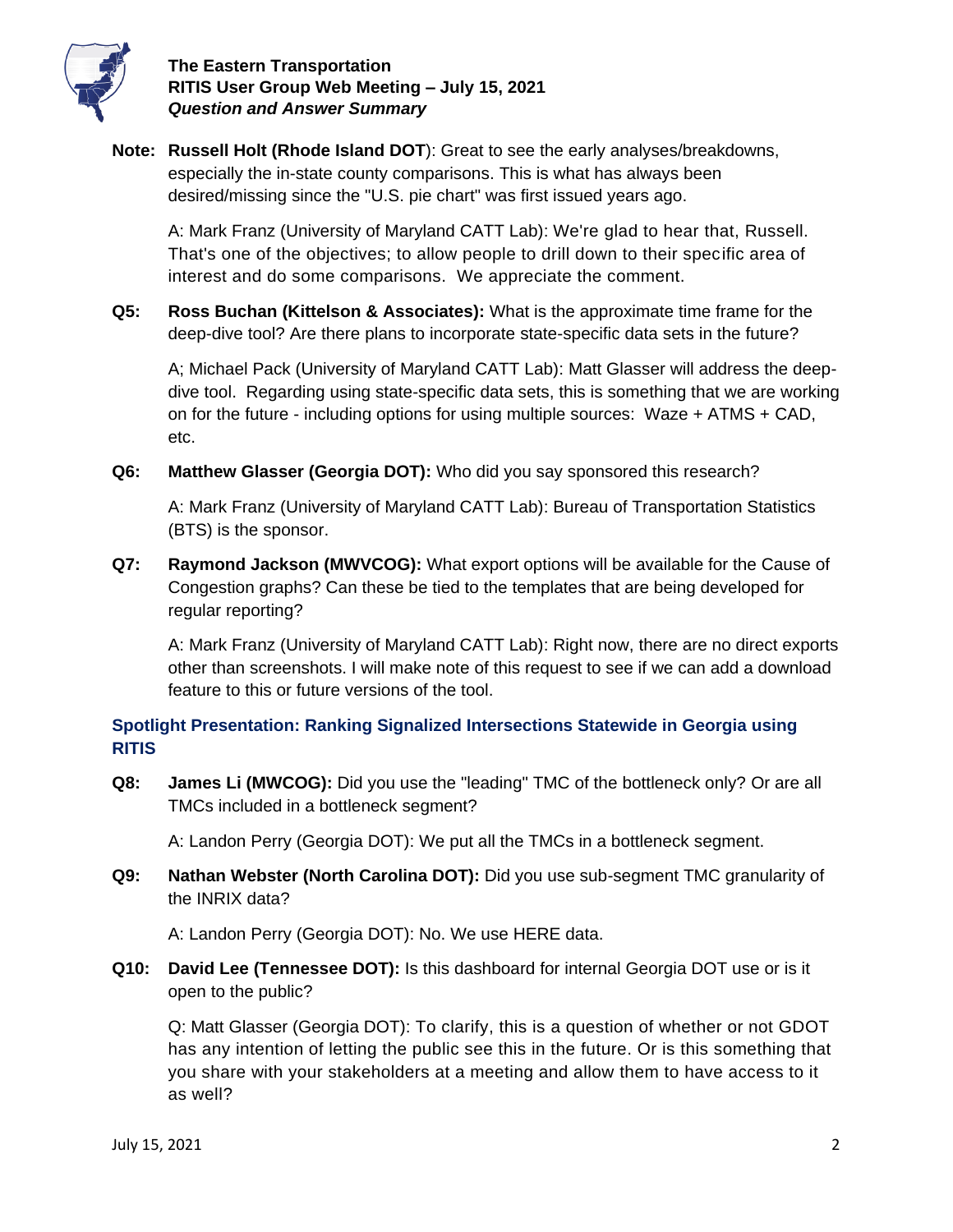

A: Landon Perry (Georgia DOT): This is something that is mainly utilized internally, both in the TMC and in the Districts. Currently, no one outside of Georgia DOT and our consultants have used this dashboard. If that changes in the future, I will let the Coalition know

**Q11: Tom Edinger (DVRPC):** Do you distinguish between signalized and non-signalized intersection bottlenecks and bottlenecks at highway merge ramp locations?

A: Landon Perry (Georgia DOT): We do not include highway locations. However, we do include non-signalized intersections in addition to signalized intersections.

**Q12: Molly Buckley (Tennessee DOT):** Was the dashboard created in Power BI?

A: Landon Perry (Georgia DOT): Luis Velasquez (Arcadis) helped us create the actual dashboard and would be able to speak more about the creation of the dashboard. We are able to discuss this offline.

# **PDA-Suite Performance Measures Working Group Update**

**Q13: David Lee (Tennessee DOT):** A virtual, in-person, or hybrid workshop?

A: Denise Markow (The Eastern Transportation Coalition): We are looking at a workshop in March of next year and most likely we will be holding a hybrid meeting at the minimum.

**Note: Russell Holt (Rhode Island DOT)**: Regarding Poll Q2, RIDOT selected #1 (After Action Reviews) but #2 (Before & After Studies) would be a great close 2nd as well.

#### **Agency Input Session**

**Q14: Dean Bressler (Grand Valley MPO):** In the future, will additional O-D analytics similar to the outputs from StreetLight Data be available?

A: Michael Pack (University of Maryland CATT Lab): I'm not familiar with what StreetLight produces, but our tools will take what is provided to us from the data providers and it will output the origins and destinations. We're not factoring up to say represent the entire population of an area, but it is the actual observed origins and destinations. You can see the actual routes that individual vehicles and people have taken. Let's have a separate conversation with you to see what specific features you're looking for and we'll see if that's what we're developing. If it's not we'll see if we can develop it. Greg Jordan leads the efforts with the Trip Analytics tools; we'll put you in touch with him to have a conversation to figure out what it is you're looking for. We'll reach out to you after the call.

**Q15: Joanna Reagle (KMJ Consulting):** To clarify, if an agency has Trip Analytics and starts using the older tool, are they able to continue using it even when the new one is deployed until they're merged?